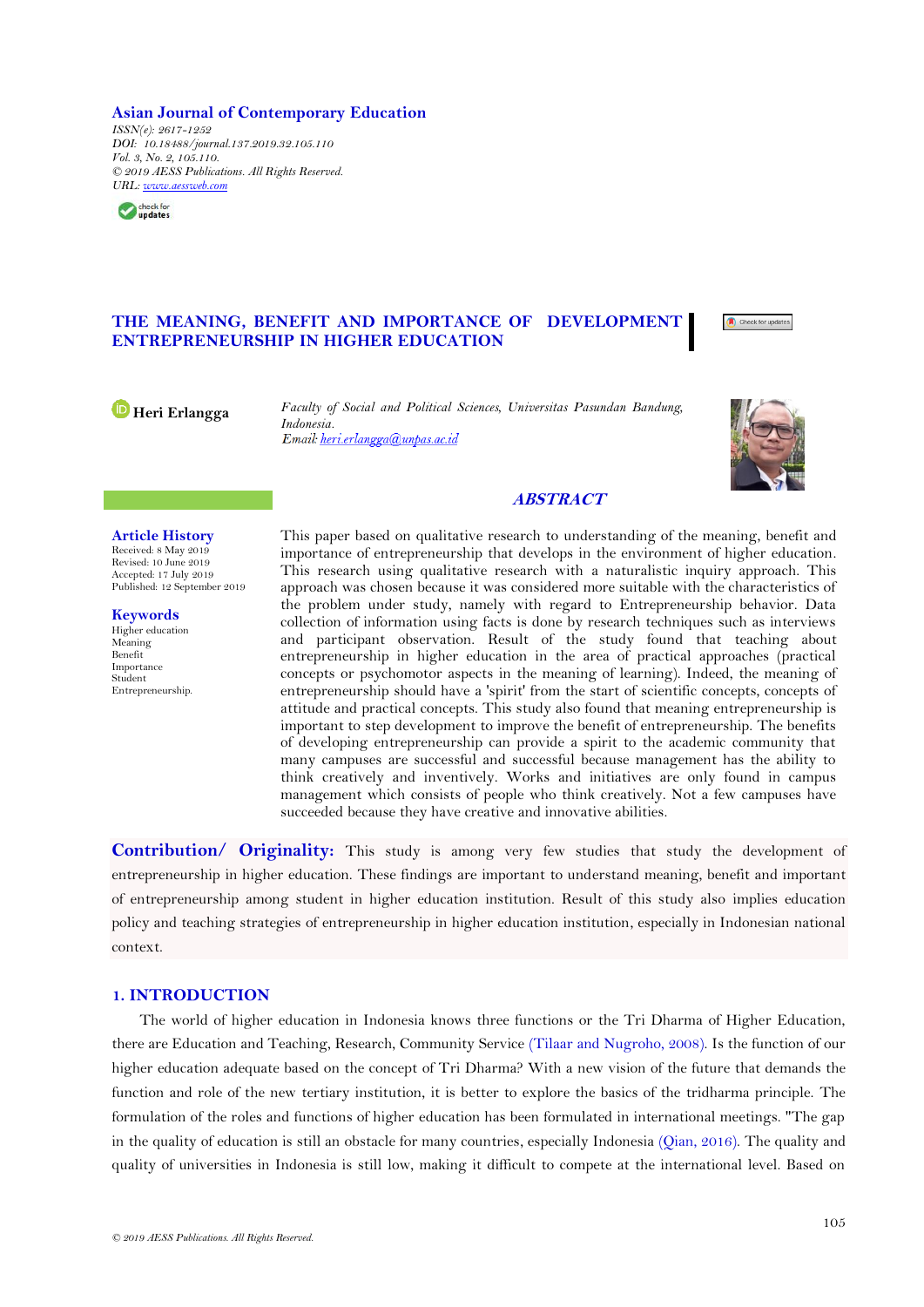#### **Asian Journal of Contemporary Education, 2019, 3(2): 105-110**

data from the Ministry of Research, Technology and Higher Education (MORTHE), there are only two national universities that are ranked as the 500 best universities in the world. The mission of higher education as a center for the development of professionalism implies that higher education is inseparable from the development of the industrial world [\(Alen, 2002\)](#page-5-2). The relationship between higher education and industry is getting increasingly tight, even higher education in the future cannot stand alone without the industrial world [\(Alma, 2009\)](#page-5-3). Professional development also means higher education provides services to the surrounding community in order to build an advanced society, which is based on technology and science [\(Alma and Hurriyati, 2008\)](#page-5-4). Thus higher education perched on ivory towers has no place in the 21st century. Launching the Law Number 20 of 2003 concerning the National Higher Education System, in which one of the implementing regulations, namely about higher education has been formulated regarding the function of higher education. In it also the objectives of higher education have been formulated, namely; 1) Prepare students to become community members who have academic and / or professional abilities; 2) Develop and disseminate knowledge and strive to use it to improve people's lives and enrich national culture. Government regulations on higher education certainly refer to the goals of national education, namely the formation of whole people. In these government regulations, the emphasis is on the function of higher education which is summarized in the tridharma of higher education. The university of the future is required to establish a network with the industrial world as well as regional and international higher education institutions [\(Crombie, 2005\)](#page-5-5). This is driven by, not only because science is universal, also because the work of scientists will be global. Furthermore, the university can understand the pathology of industrial culture as well as indications of the information revolution [\(Gasset, 1966\)](#page-5-6). In today's global changes there are emerging third world development problems that are no less interesting to be handled by the world of higher education. In globalization there is a new type of culture and a new mentality. Thus 21st century higher education requested a new campus culture in entering the 4.0 Industrial Revolution [\(Fahrudin, 2019\)](#page-5-7).

The nation's competitiveness can only be achieved if there is a strong foundation of national unity and unity. Colleges can play a significant role in unifying the nation through the provision of quality education and providing broad opportunities for all nations, research that is able to explore local potential and provide benefits to the wider community [\(Kao, 1997\)](#page-5-8). Although the growth of the gross enrollment rate in Indonesia has increased to above 32.5% in 2017/2018 while the target for 2019 is 35%, compared to other ASIA countries this position is still relatively low, for example compared to South Korea reached 92%. The opportunity to take part in higher education and the number of students must be continuously and evenly increased, so that they can produce graduates in sufficient numbers to be able to encourage economic growth and national competitiveness [\(Kiyosaki, 2003\)](#page-5-9). This increase in quantity must be accompanied by increased quality and high relevance. Without these two aspects the graduates produced would become intellectual unemployed.

The level of competition for human resources in the national and international labor markets continues to increase along with the increasing utilization of new science and technology in various fields of the business world, as well as the increasingly high level of professionalism (knowledge, hard skills, soft skills) [\(Hisrich](#page-5-10) *et al.*, 2008). Efforts to improve the quality of tertiary graduates in Indonesia are different from the previous period because the open market has caused greater penetration of foreign workers, so that competition at the national level no longer occurs only between graduates of national universities, but also between graduates national universities with graduates from abroad [\(Alma, 2009\)](#page-5-3). The Central Bureau of Statistics (BPS) released a report on the number of labor force in Indonesia in February 2017. In that period, there were 131.55 million people in the workforce or an increase of 3.88 million people compared to February 2016. Of that number, the Indonesian population working in February 2017 recorded 124.54 million people, up 3.89 million compared to the same period last year. While the number of unemployed people was 7.01 million, only 10 thousand less than in February 2016. The competition for job seekers from college graduates is getting tougher because the unemployment rate in Indonesia continues to increase, this requires the attention of higher education providers to always adjust the curriculum, processes and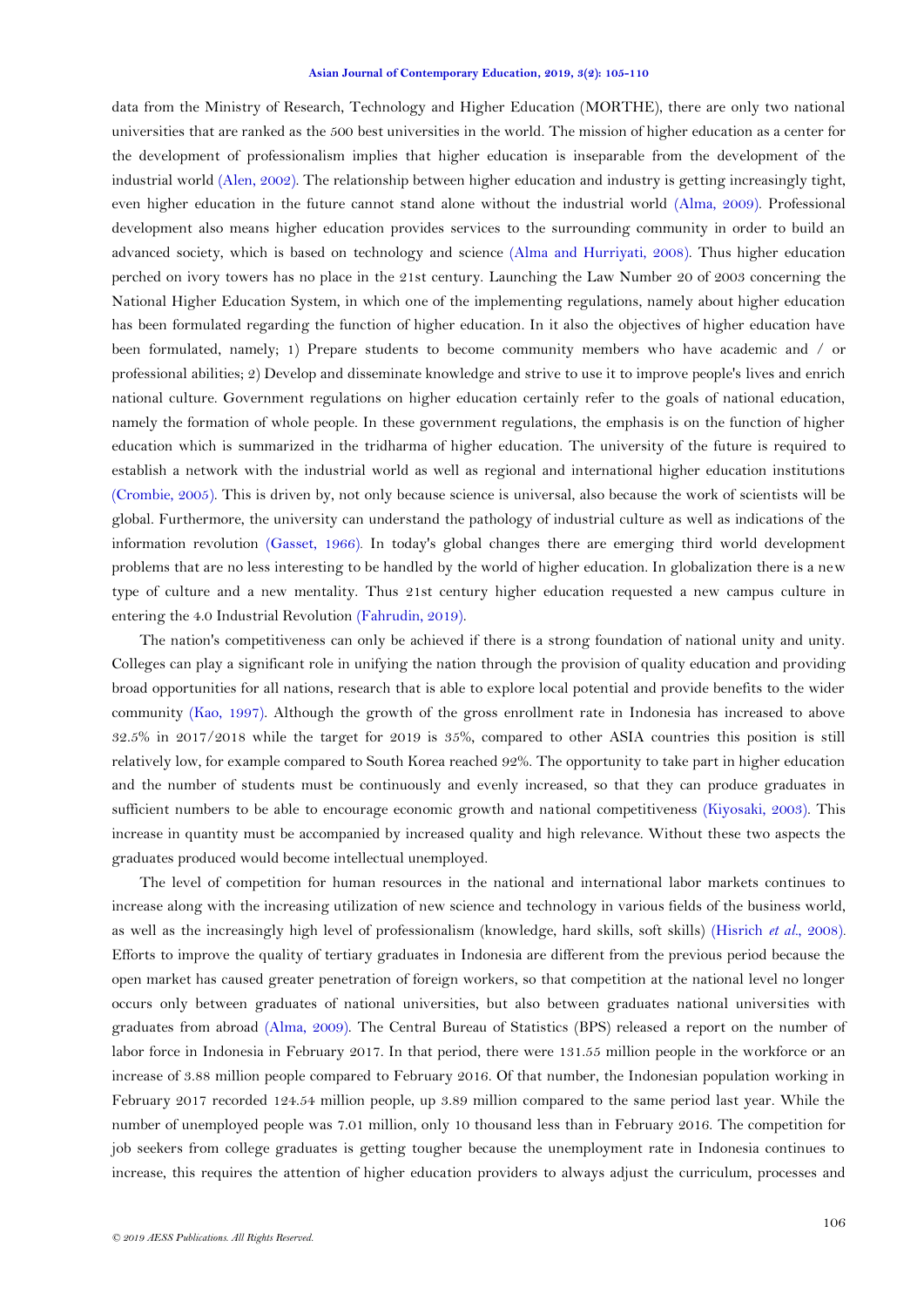learning materials to the development of the world of work [\(Tilaar and Nugroho, 2008\)](#page-5-0). Increasing the relevance of this education should be the target of continuous quality enhancement as part of an overall university quality assurance system [\(Targowski and Tarn, 2007\)](#page-5-11). In this case, the aspect of relevance requires providers of higher education to develop study programs that are in line with the needs of the labor market. Quality and relevance are two aspects of higher education that are interrelated and have a direct contribution to improving the nation's competitiveness in the field of human resources [\(Slamet, 2004\)](#page-5-12). Speeding up the increase in both aspects, universities can seek cooperation, benchmarking, networking or various other businesses, so they can take advantage of lessons learned and best practices from other universities [\(Erlangga, 2019\)](#page-5-13). This means that an education development strategy is needed to empower people. Helpless humans are people who can think creatively, independently and are able to build themselves and society. Quality education is also needed by relying on ICT use and entrepreneurship. Based on research background, this paper focus questions, as follows:

- 1. What is the meaning of the entrepreneurship program at the College?
- 2. What are the benefits of developing entrepreneurship at Universities?
- 3. What is the importance of entrepreneurship development in Higher Education?

#### **2. RESEARCH METHODS**

This study uses a naturalistic inquiry approach [\(Maxwell, 1996\)](#page-5-14). This approach was chosen because it was considered more suitable with the characteristics of the problem under study, namely with regard to Entrepreneurship behavior. Scientific inquiry is the search for knowledge using a method known as data collection, analysis, and interpretation. Research with a qualitative approach uses a collection method as much as possible in detail and in-depth facts about one thing or social phenomenon in order to get an understanding of as much as possible the nature of the symptoms. Collection of information to understand the facts is done by research techniques such as interviews, observation (observation) including involved observations (participation observation). Furthermore, it should be emphasized here that the nature or substance of the focus of study through a qualitative approach is abstract. That means that what is understood is in the form of thoughts, knowledge, beliefs, feelings from the community, groups, or social groups studied. All of that is traced through behavioral symptoms or other symptoms. The observable symptoms, analyzed, interpreted and in turn must be explained and understood as the behavior of the community concerned. All these understandings are related to existing theories and researchers will interpret and reconstruct theories that will give birth to models in Entrepreneurship Development in Higher Education through the Study of Entrepreneurship Program Development, so that it will provide a change in understanding of the problems after the research. This research focuses on the problem of entrepreneurship management in several universities as strategic factors in the management of quality tertiary institutions. More specifically, the attitude of the higher education management is used as the focus of the problem, while the other academics, in general, can be used as supporting sources in this study. The method used in this study is qualitative. This method is based on appreciation of human behavior holistically and intact. In connection with this, [Kao and Liang \(2001\)](#page-5-15) states that entrepreneurship is a symptom of behavior. All activities that take place are examined in terms of (natural settings) and dive through a deep appreciation method (*verstehen*) and look for what values are inherent in the development of entrepreneurship with experience and knowledge. The most institutionalized activities in developing entrepreneurship. The people studied are seen as the center of existing social phenomena. Therefore, their view is the most important (emic perspective) not the view of the researcher (etic perspective). Research with a qualitative approach is research with a method of collecting as much as possible facts in detail and in depth about one thing or social phenomenon in order to get an understanding of as much as possible the nature of the symptoms. Collection of information to understand the facts is done by research techniques such as interviews, observation (observation), including observations involved (participation observation).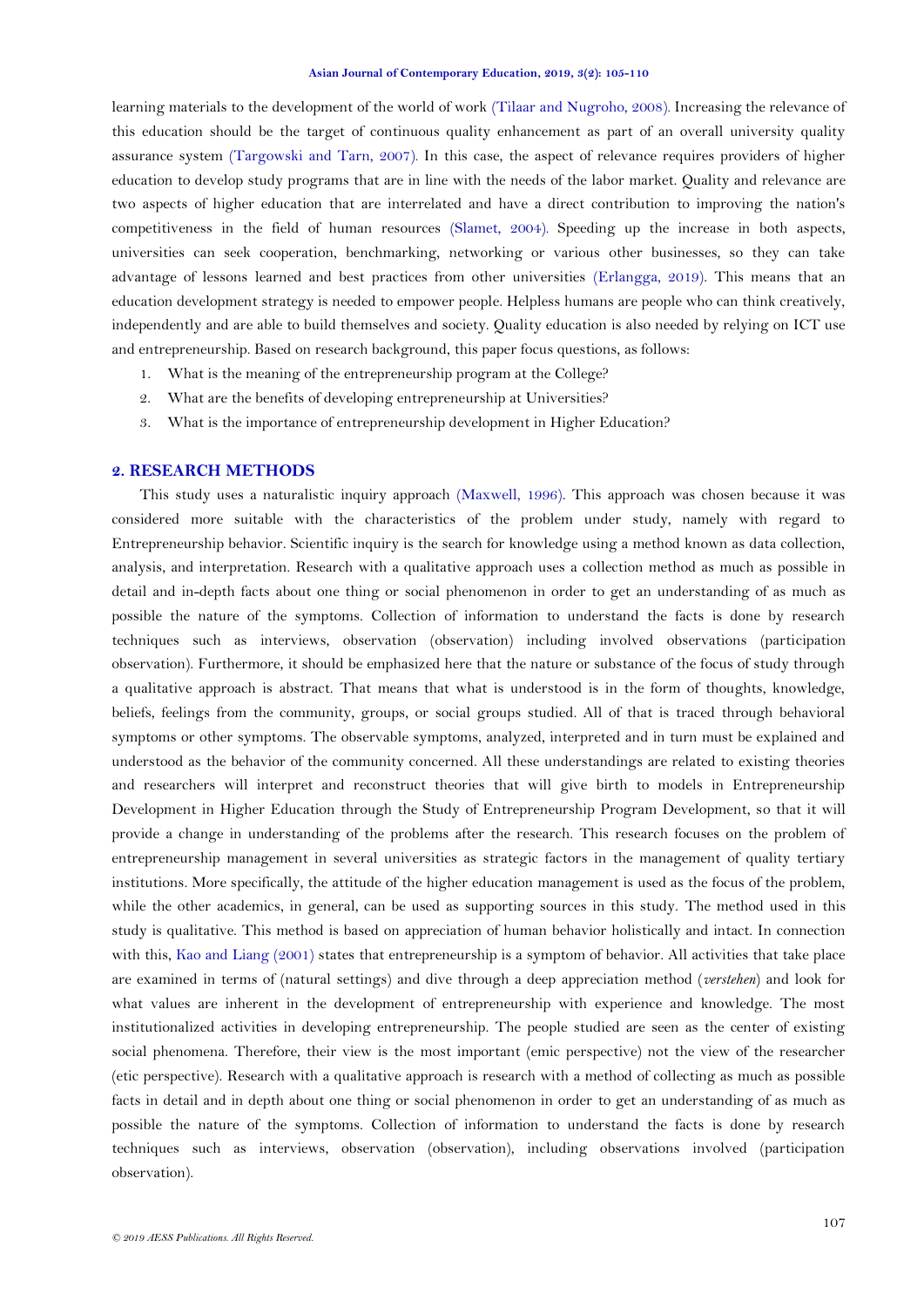## **3. DISCUSSION AND ANALYSIS**

Discussions conducted in higher education with a description based on the problematic Philosophical Models that have been described in the previous chapter.

#### *3.1. Reviewing the Meanings of the Entrepreneurship Program in Higher Education*

An understanding of the meaning of entrepreneurship that develops in the environment of higher education is in the area of practical approaches (practical concepts or psychomotor aspects in the meaning of learning). Indeed, the meaning of entrepreneurship should have a 'spirit' from the start of scientific concepts, concepts of attitude and practical concepts. That is, in the meaning of scientific concepts entrepreneurial programs are included or integrated into the curriculum into independent courses, so there is a process of transfer of knowledge from the teaching and learning process in the classroom, therefore if entrepreneurship is interpreted as science, it is important to teach students to equip themselves in order to have capital in developing creativity and innovative abilities. In addition, there is also the importance of the transfer of value in the teaching and learning process, because the attitude is interpreted as a character whose final results will form attitudes of independence and selfconfidence. Nevertheless the support of practical concepts is very important with the application in the field in the formation of business units or business institutions that are used as a vehicle for learning business organizations for the academic community, so as to foster the Soul of Leadership, Professionalism, and Emotional Intelligence.

The context of the scientific approach (the transfer of knowledge) from the application of entrepreneurship courses program integrated into the curriculum can strengthen entrepreneurial spirit in the mindset and perspective of the academic community.

### *3.2. Reviewing the Benefits of Developing the Entrepreneurship Program in Higher Education*

The benefits of developing entrepreneurship can provide a spirit to the academic community that many campuses are successful and successful because management has the ability to think creatively and innovatively. Works and initiatives are only found in campus management which consists of people who think creatively. Not a few campuses have succeeded because they have creative and innovative abilities.

Further development with the entry of entrepreneurship programs in universities, has the following orientation:

- i. Encouraging the use of research and development results to be devices that can be used by the community and have commercial value.
- ii. Realizing the potential synergy of tertiary institutions with the potential of industry / small and medium enterprises so that they can develop independent small and medium industries.
- iii. Developing an entrepreneurial culture within the university to encourage the creation of new entrepreneurs.
- iv. Encouraging the acceleration of Indonesia's economic recovery through poverty alleviation and the provision of employment with the growth of strong new entrepreneurs, both in terms of the quality of goods produced and services and in its marketing aspects.
- v. Develop activities that encourage the realization of income generating units in universities in anticipation of the enactment of autonomy of higher education institutions (especially state universities).

Universities in developing entrepreneurship both from a scientific aspect (theoretical), value and practically feel various benefits. Campus requires a management spirit towards independence in the development of facilities and infrastructure to increase self-confidence; therefore the values of creativity and innovation are to become breath in carrying out the tri dharma of higher education towards academic professionalism.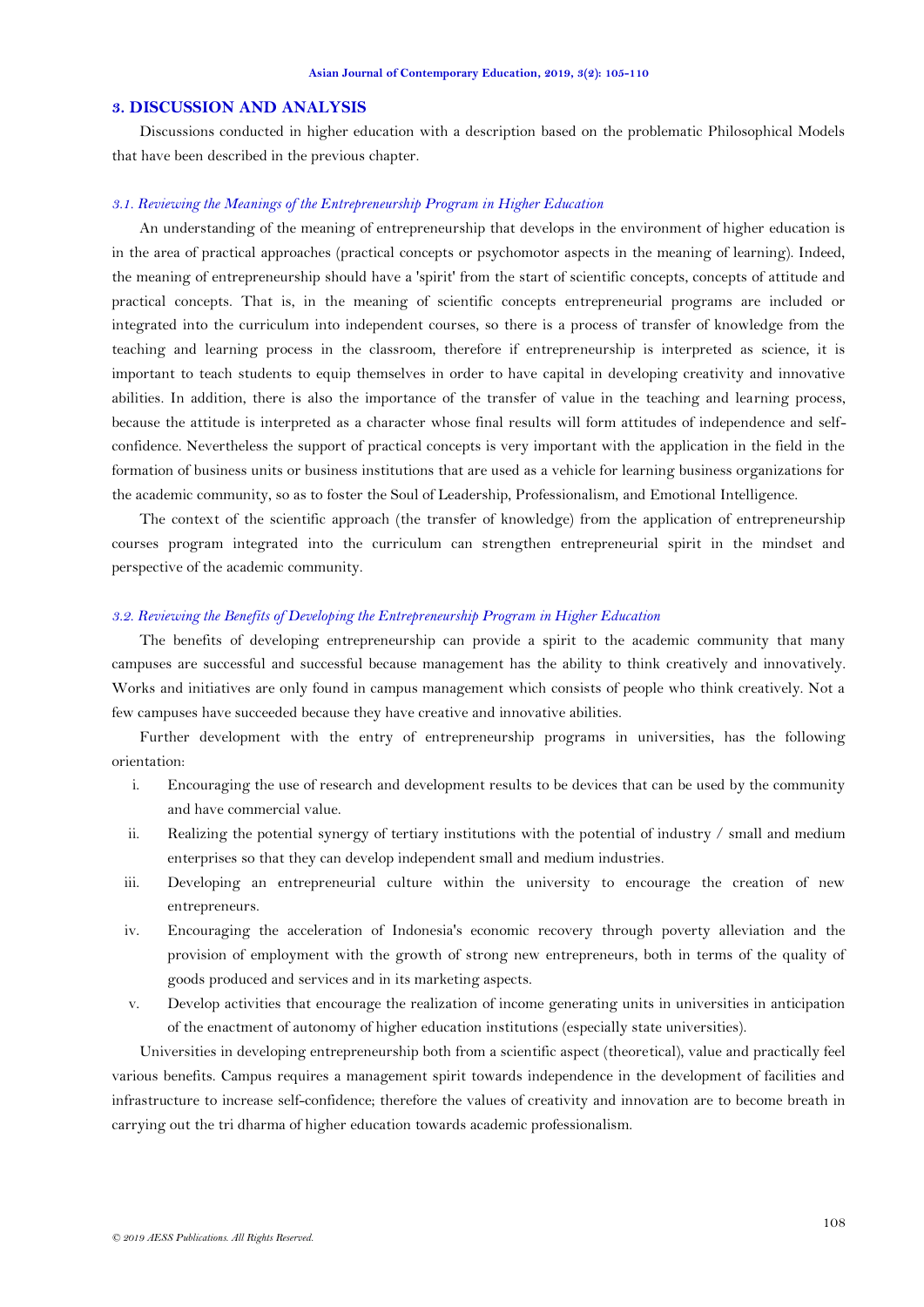#### *3.3. The Importance of Entrepreneurship Development in Higher Education*

The importance of developing entrepreneurship programs is implemented in universities because it plays a function, as follows:

- i. Identify business systems that are already running and business potential in universities, and help businesses that have the opportunity to be developed.
- ii. Preparing business potential in universities to become independent business units and able to become a source of income to support the Tri Dharma College activities.
- iii. Helping entrepreneurship development for academicians and alumni.
- iv. Synergizing Higher Education Science and Technology with the needs of the business world.
- v. Strengthen the science and technology information network to support business continuity in universities.

Entrepreneurship development through the methods above will be more directed and will provide a gradual value of learning for universities. In fact, the above functions are felt by universities, although at different strengths, this is motivated by the differences in the culture of higher education that has a different journey in its development over time.

## **4. CONCLUSIONS AND RECOMMENDATIONS**

#### *4.1. Conclusions*

As from the results of the analysis of the spirit of entrepreneurship in Higher Education that has been discussed, the authors draw conclusions from the results of the discussion by referring specifically to the problematic Philosophical with conclusions as follows:

#### *i. Philosophical Problematic*

The developing meaning of entrepreneurship can be appreciated in practical understanding (practical concept), this is revealed because the narrow meaning that exists for entrepreneurship is interpretation and views that entrepreneurship is synonymous with what is owned and done by "businessman" or "entrepreneur" who owns a business (trading ) This view is not wrong, but it is not right, because entrepreneurial spirit and attitude are not only owned by entrepreneurs but can be owned by anyone who thinks creatively and acts innovatively. This understanding can be felt by the benefits of developing entrepreneurship in universities, so this paper is expected to get good support and responses. Thus it can change the understanding of the meaning of entrepreneurship which will help the academic community to detect and evaluate entrepreneurship programs in universities, is there already? or have not assessed the importance of developing entrepreneurship? Higher education assesses the importance of developing entrepreneurship as a driver of creativity and innovative abilities that will be used as a basis, tips and resources to find opportunities for success in managing higher education.

#### *4.2. Recommendations*

Based on the above conclusions, recommendations from the study of the spirit of entrepreneurship in higher education can be disclosed as follows:

- 1. Narrow meaning in the sense of practical understanding of entrepreneurship needs to be immediately changed by striving for programmed socialization of entrepreneurial meaning wider than scientific meaning (transfer of knowledge) and attitude meaning (transfer of value), will have important implications for the development program college entrepreneurship.
- 2. Higher education institutions should take advantage of the development of entrepreneurship programs so that they directly equip students in the learning process (paying attention to cognitive, affective and psychomotor domains) with values in entrepreneurship, namely a more creative, independent and innovative way of thinking of academics.